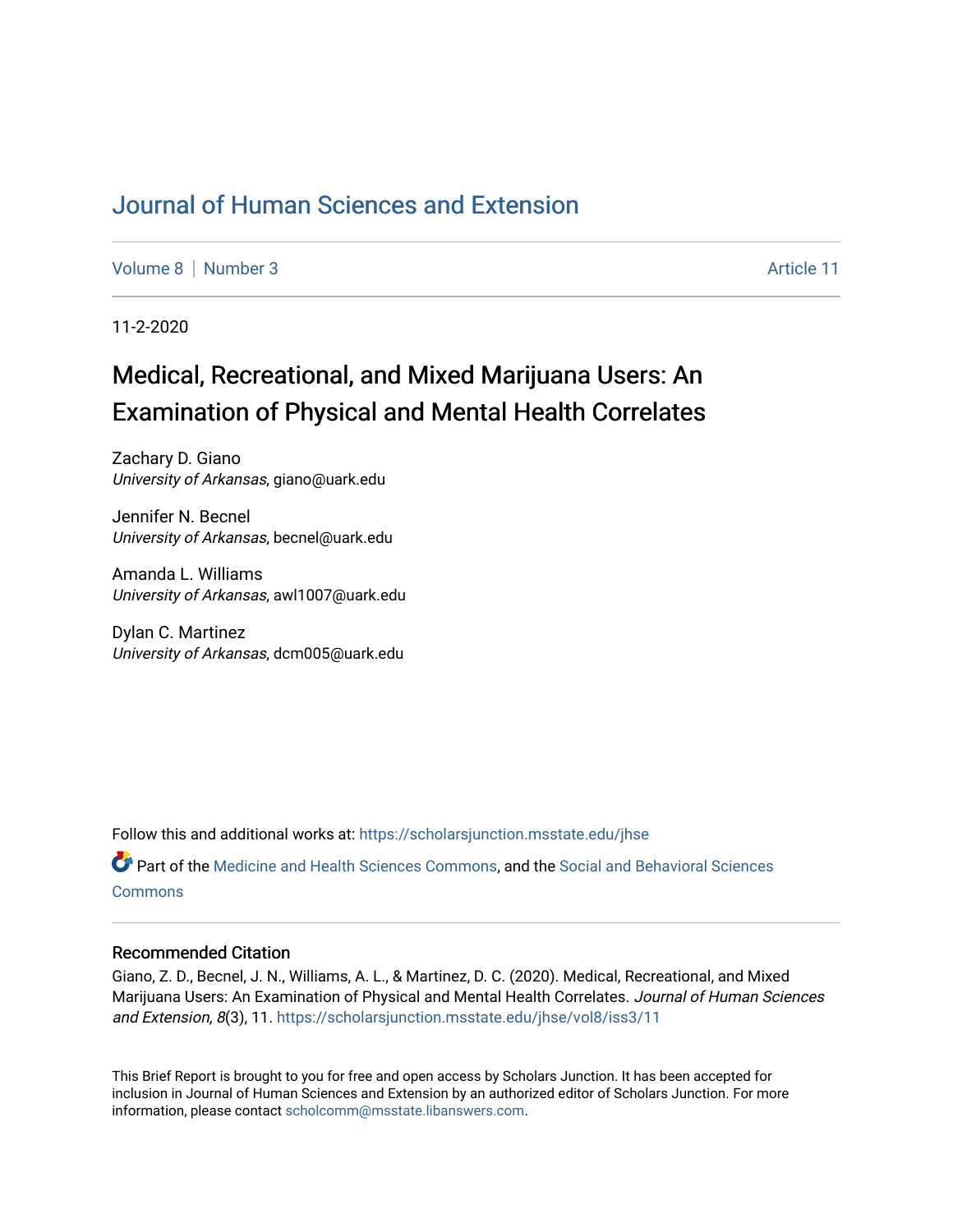# **Medical, Recreational, and Mixed Marijuana Users: An Examination of Physical and Mental Health Correlates**

**Zachary D. Giano Jennifer N. Becnel Amanda L. Williams Dylan C. Martinez**  *University of Arkansas* 

*Marijuana use in the U.S. doubled between 2001 and 2013, largely due to increases in legalization laws. Little attention, however, is given to the type of marijuana user (e.g., recreational or medical), particularly with health outcomes. Our study used data from the 2017 Behavioral Risk Factor Surveillance System (N=5,349) to examine physical health, mental health, and demographic variables by marijuana user type (including non-marijuana users). In physical health, the non-marijuana group was generally healthier, getting the most sleep, lowest BMI, and lowest alcoholic consumption. Medical users self-reported the poorest physical health, BMI, and sleep. Similar results were found in the mental health category between non-marijuana and medical users. Future longitudinal research is needed to investigate whether medical users, over time, increase their marijuana use to include recreational use (i.e., become mixed users) as a method of coping with the combination of health, emotional, and quality of life problems. Although this is among the first nationally representative studies to examine unique marijuana user groups, future studies should track user groups over time to understand the implications of transitioning into medical or recreational user groups.*

*Keywords*: marijuana use, substance use, recreational marijuana, medical marijuana, physical health, mental health

# **Introduction**

Marijuana use in the United States doubled between 2001 and 2013, and this increase was largely attributed to states legalizing medical and recreational use (Hasin et al., 2015). Marijuana as been associated with both poorer mental health such as depression, anxiety, and various psychoses (Patton et al., 2002; Volkow et al., 2014) and physical health outcomes such as obesity, stroke, cardiovascular diseases, and chronic bronchitis (Volkow et al., 2014). Although a substantial body of literature addresses marijuana use, investigations disentangling recreational from medicinal use (or both types of use) are underdeveloped. Given the rapid legalization of both medical and recreational marijuana products, examining differences between medical,

Address correspondence to Jennifer N. Becnel at becnel@uark.edu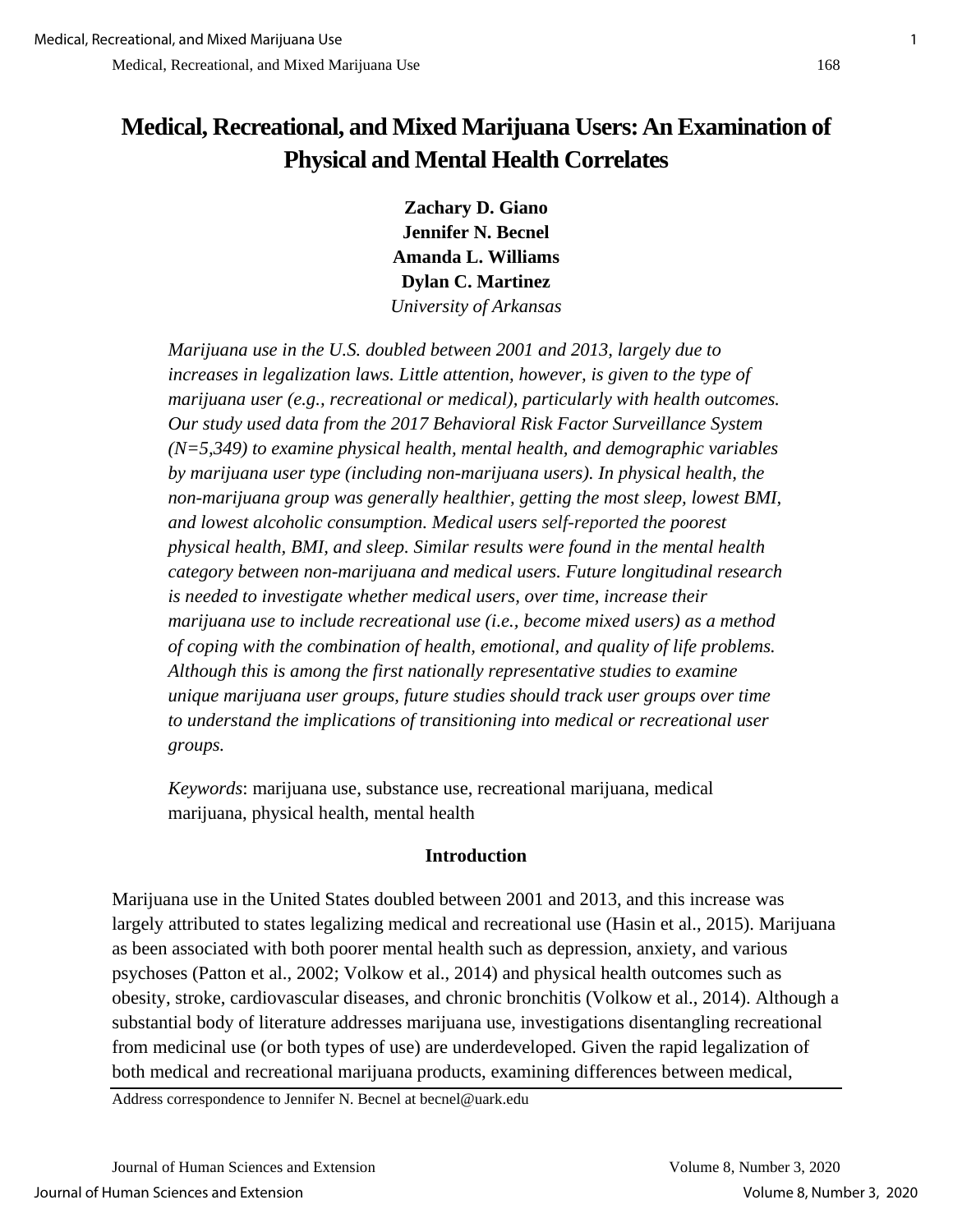recreational, and mixed (medical and recreational) marijuana users is essential. Understanding the physical, psychosocial, and demographic characteristics of different types of marijuana users can help health practitioners and community providers care for individuals.

The present study used data from the 2017 Behavioral Risk Factor Surveillance System (BRFSS; Centers for Disease Control and Prevention, 2017), which is the first time questions about marijuana user type (e.g., medical only, recreational only, or both) were included. To our knowledge, this is the first study to utilize a large, national dataset, as opposed to clinical samples of those seeking health care, in partitioning marijuana users by medical only, recreational only, and including mixed users (who use both medically and recreationally) as a distinct group. Addressing this gap, this study examined group differences in physical health, mental health, and demographics by marijuana user type as well as assessed whether marijuana user type predicted physical health, mental health, and demographics above and beyond control variables (e.g., predicting physical health controlling for mental health and vice-versa).

# **Methods**

#### **Sample**

The BRFSS is an annual survey conducted by random-digit–dialed telephone both cellular and landline in all 50 U.S. states, the District of Columbia, and territories. The goal of the BRFSS is to collect information on health-related activities, behavioral risk factors, preventive-health practices, substance use, and other chronic conditions among noninstitutionalized adults over the age of 18. The full 2017 dataset includes 450,648 records. Respondents in the final reduced sample with complete data on study variables  $(N = 5,349)$  were predominately male (63.2%) with a mean age of  $43.02$  (*SD* = 16.33). The majority identified as White (68.6%), with other race/ethnicities of Hispanic (12.0%), Black (8.2%), American Indian/Alaskan Native (3.6%), Asian (1.9%), or other race/ethnicity (5.7%; values not shown in table).

# **Measures**

**Marijuana User Type.** Users were asked how many days in the past month they had used marijuana, with options of 0 to 30. Participants who answered 0 were separated into a nonmarijuana using group. Next, marijuana user type was assessed by the question, "When you used marijuana or hashish during the past 30 days, was it for medical reasons to treat or decrease symptoms of a health condition, or was it for non-medical reasons to get pleasure or satisfaction such as excitement, to "fit in" with a group, increased awareness, to forget worries, for fun at a social gathering." Possible responses were 1 = *only for medical reasons to treat or decrease symptoms of a health condition*, 2 = *only for non-medical purposes to get pleasure or satisfaction*, or 3 = *both medical and non-medical reasons*. Responses were dummy coded into four marijuana use groups: non-users, medical, recreational, and mixed. Most participants in the full dataset identified as non-marijuana users (approximately 90%). It should be noted that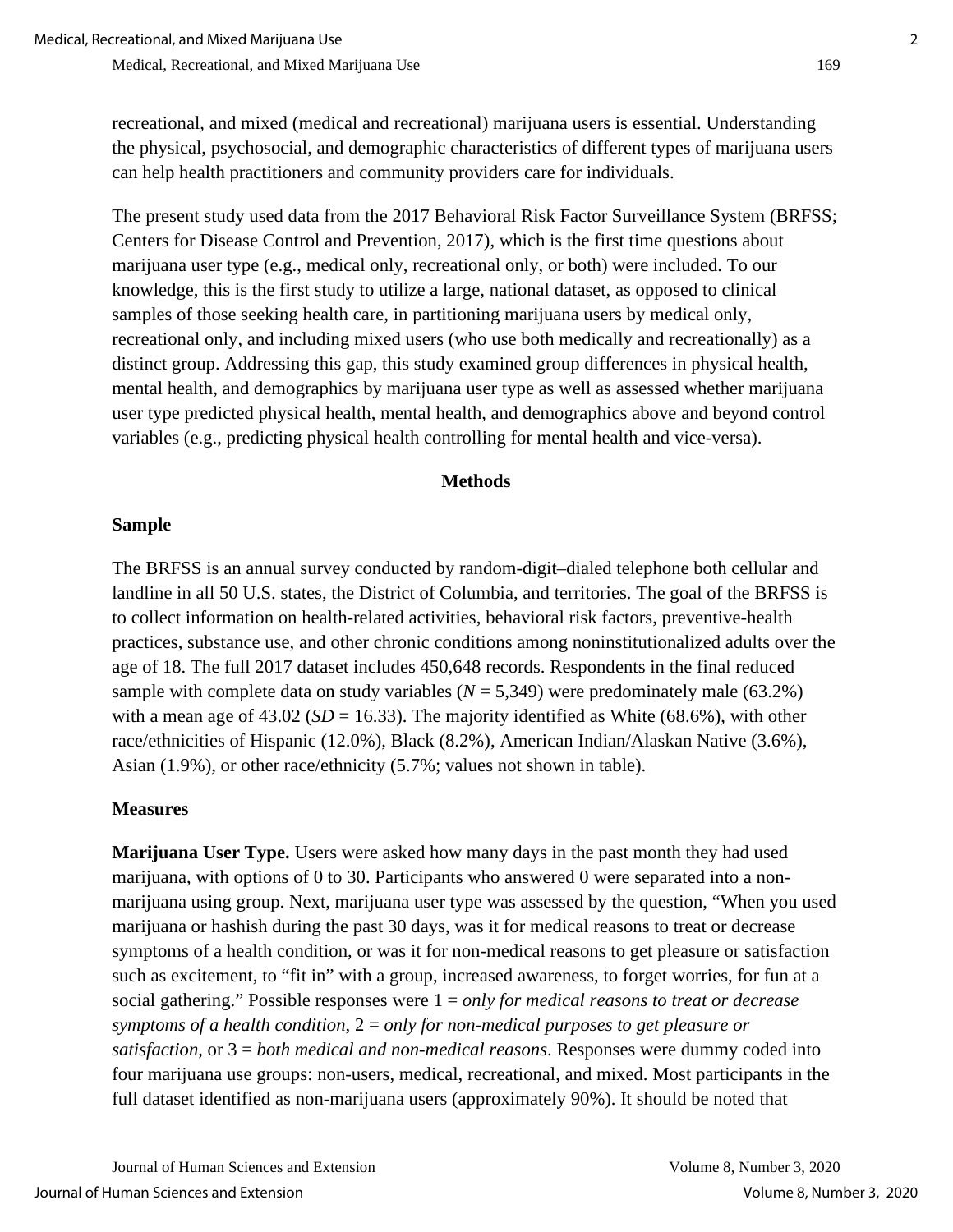medical users, regardless of the marijuana legalities and their state of residence, should not be indicative of an authorized medical marijuana prescription from a medical professional. In other words, people may use marijuana for medical purposes by both legal and illegal means.

To create balanced sample comparison groups, non-marijuana users were randomly selected from the total population of non-users to match the largest marijuana user group (recreational only). This resulted in sample sizes of 1,763 non-marijuana users, 1,763 recreational users, 1,217 medical users, and 606 individuals reporting mixed use (both medical and recreational). Random sampling was done as a function of the SPSS random sample generator, where sampling was performed without replacement (the same case cannot be selected more than once).

**Marijuana Use Frequency.** Participants were asked, "During the past 30 days, on how many days did you use marijuana or hashish?" with responses from 0 to 30.

**Physical Health.** Physical health was assessed via six survey items. Perception of poor physical health was assessed by the question of "Now thinking about your physical health, which includes physical illness and injury, for how many days during the past 30 days was your physical health not good?" with responses of 0 to 30. Body mass index (BMI) was calculated in the dataset by dividing the responses of weight measured in pounds by height measured in inches squared. Sleep hours was assessed by the question of "On average, how many hours of sleep do you get in a 24-hour period?" with responses of 1 to 24. Alcohol use was measured by participants' responses to the question of "One drink is equivalent to a 12-ounce beer, a 5-ounce glass of wine, or a drink with one shot of liquor. During the past 30 days, on the days when you drank, about how many drinks did you drink on the average?" With responses of 0 to 76. Balanced meals were assessed by asking how often the individual "couldn't afford to eat balanced meals"  $(1 = never true; 3 = often true).$ 

**Mental Health.** Mental health was assessed by three items. Poor mental health was indicated by "Now thinking about your mental health, which includes stress, depression, and problems with emotions, for how many days during the past 30 days was your mental health not good?" with responses of 0 to 30. Life satisfaction was measured by asking, "In general, how satisfied are you with your life?" (1 = *very dissatisfied*; 4 = *very satisfied*). Stress was assessed by asking, "Stress means a situation in which a person feels tense, restless, nervous, or anxious, or is unable to sleep at night because his/her mind is troubled all the time. Within the last 30 days, how often have you felt this kind of stress?" (1 = *none of the time*; 5 = *all of the time*).

**Demographics.** Participants were asked a variety of demographic questions. Income was measured by the question of "What is your annual household income from all sources?" Responses were coded into eight categories, where 1 was *less than \$10,000*, 2 was *\$10,000 to \$15,000*, 3 was *\$15,000 to \$20,000*, 4 was *\$20,000 to \$25,000*, 5 was *\$25,000 to \$35,000*, 6 was *\$35,000 to \$50,000*, 7 was *\$50,000 to \$75,000*, and 8 was *more than \$75,000*. Participants reported their age with those older than 80 being collapsed into an "80+" category (less than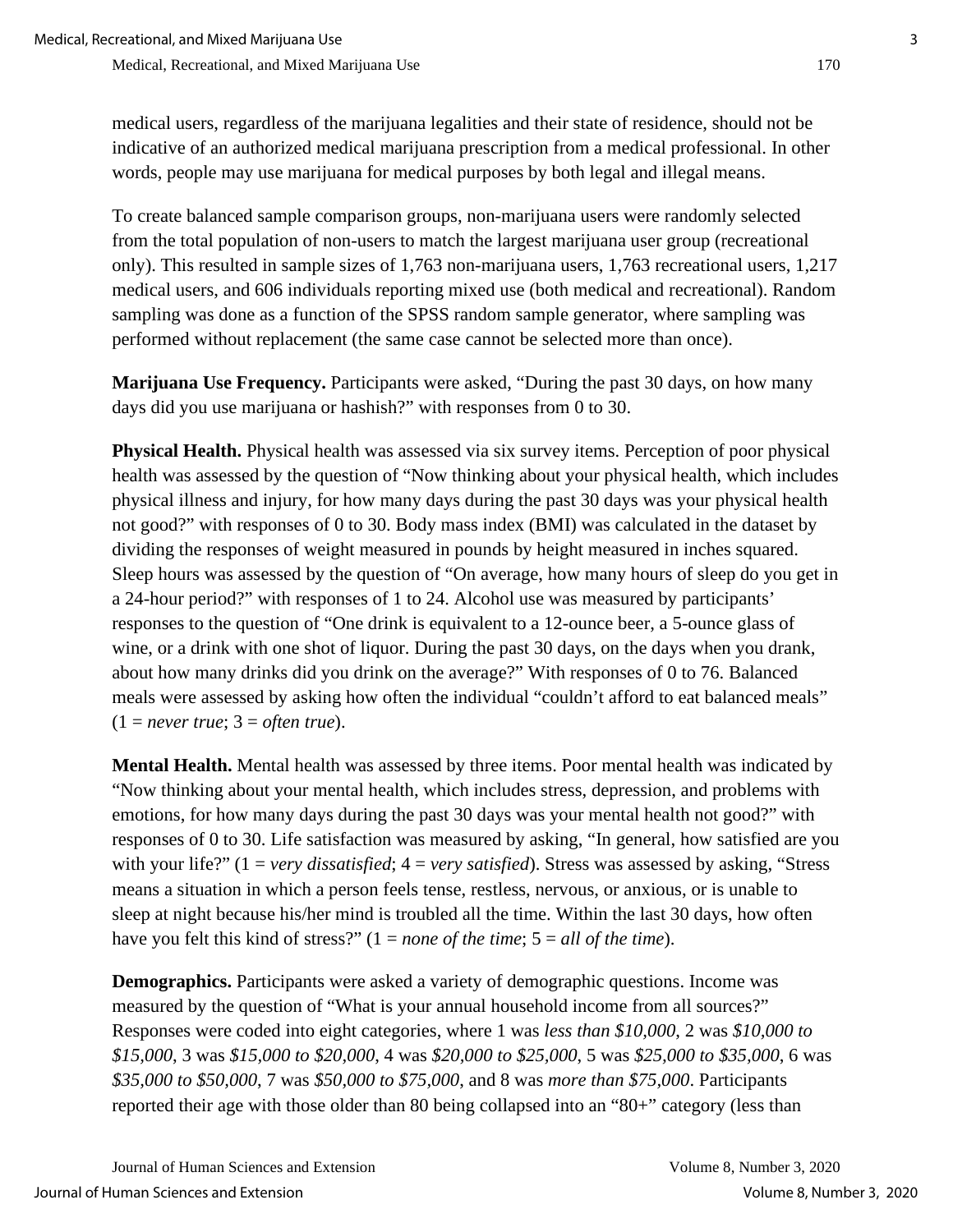.5%). Participants identified their gender as male or female. Participants reported their race/ethnicity, with options of 1 = *White*, 2 = *Black*, 3 = *Asian*, 4 = *American Indian/Alaskan Native*, 5 = *Hispanic*, or 6 = *other race/ethnicity*.

#### **Analytic Strategy**

First, the random sample of non-marijuana users was compared to the full set of non-marijuana users on all study variables via *t*-tests. Results showed no significant differences in the randomly selected non-marijuana users compared to the larger set of non-users (all *p-*values above .05, not shown in table). It should be noted that in all BRFFS questions, participants were given the option to either refuse the question or answer "I don't know." Due to low percentages of these responses (less than 1% in all analyses), these participants were excluded from analyses. To analyze differences between marijuana usage groups (recreationally only, medically only, and mixed), a one-way ANOVA was used with Tukey post-hoc testing to detect group differences. Next, a series of multiple linear regressions were conducted among study variables with the dummy-coded marijuana groups as independent variables (non-marijuana groups as reference group) and health or demographic items as dependent variables. Each regression model controlled for all other study variables.

#### **Results**

Descriptive statistics for study variables along with F-tests and Tukey post-hoc analyses are shown in Table 1 to determine group differences. With respect to the physical health variables, the non-marijuana group generally provided healthier responses, getting the most hours of sleep and reporting the most positive perceptions of their physical health, lowest BMI, and lowest average alcoholic drinks per day. Notably, the non-marijuana group had the highest scores in the "could not afford balanced meals" category (higher scores indicating more often instances of not being able to afford balanced foods). Medical users reported the poorest physical health, with significantly higher scores in perceptions of poor physical health and BMI, while also reporting the lowest average hours of sleep. The only significant difference between the recreational and mixed user groups was perception of physical health, where users in the mixed-use category indicated significantly poorer physical health.

Similar results were found in the mental health category, with the non-marijuana groups reporting better perceptions of their mental health and stress, and significantly higher life satisfaction. Medical users had the poorest perception of their mental health and life satisfaction and reported the highest degree of stress.

In examining demographic data, the recreational only group reported the highest income, the lowest age, and the lowest marijuana frequency use (excluding non-users). Medical users reported the lowest income, non-marijuana users reported the oldest age, and, unsurprisingly, the mixed-use group reported the highest frequency of marijuana use.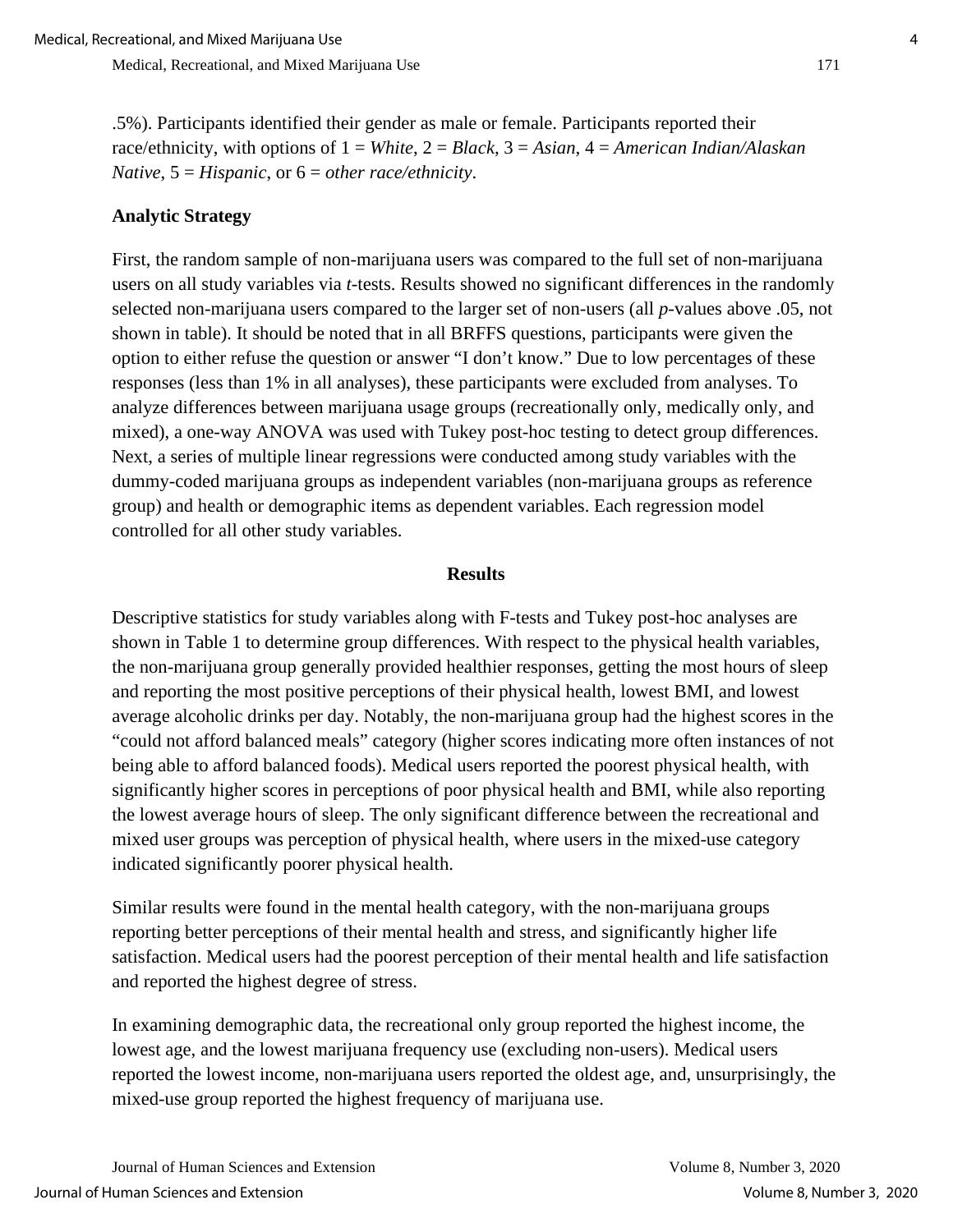|                                    | <b>Medical Only</b> |            | <b>Rec Only</b> |            |             | <b>Both Med/Rec</b> |             | No MJ      |                       |                     |                                   |
|------------------------------------|---------------------|------------|-----------------|------------|-------------|---------------------|-------------|------------|-----------------------|---------------------|-----------------------------------|
| <b>Variable</b>                    | <b>Mean</b>         | <b>StD</b> | <b>Mean</b>     | <b>StD</b> | <b>Mean</b> | <b>StD</b>          | <b>Mean</b> | <b>StD</b> | F<br><b>Statistic</b> | $p$ -value<br>for F | Sig. Group<br><b>Differences</b>  |
| Physical health                    |                     |            |                 |            |             |                     |             |            |                       |                     |                                   |
| Poor physical health               | 9.07                | 11.60      | 2.66            | 6.25       | 5.34        | 9.38                | 4.21        | 8.74       | 129.24                | $-.001$             | a > b, c, d;<br>c > b,d;<br>d > b |
| <b>BMI</b>                         | 27.65               | 6.80       | 26.57           | 5.34       | 26.35       | 6.00                | 28.40       | 6.16       | 32.65                 | $-.001$             | d > a,b,c;<br>a > b,c             |
| Sleep hours                        | 6.74                | 1.96       | 7.05            | 1.52       | 7.18        | 1.67                | 7.17        | 1.30       | 5.25                  | .001                | b, c, d > a                       |
| Avg. drinks a day in past<br>month | 1.77                | 2.36       | 2.89            | 3.52       | 2.56        | 3.99                | 1.08        | 2.56       | 111.99                | $-.001$             | b, c > a, d;<br>a > d             |
| Could not afford balanced<br>meals | 2.39                | .77        | 2.68            | .62        | 2.56        | .68                 | 2.86        | .46        | 50.48                 | $-.001$             | a > b, c, d;<br>c > a,d;<br>b > d |
| Mental health                      |                     |            |                 |            |             |                     |             |            |                       |                     |                                   |
| Poor mental health                 | 9.90                | 11.53      | 4.64            | 8.08       | 7.83        | 10.28               | 3.10        | 7.77       | 138.99                | $-.001$             | a > b, c, d;<br>c > b,d;<br>d > d |
| Life satisfaction                  | 3.06                | 1.13       | 3.31            | .85        | 3.23        | .85                 | 3.45        | .72        | 9.65                  | $-.001$             | d,b > a                           |
| <b>Stress</b>                      | 2.91                | 1.32       | 2.18            | 1.13       | 2.74        | 1.26                | 1.89        | 1.07       | 84.24                 | $-.001$             | a, c > b, d;<br>b > d             |
| Demographics                       |                     |            |                 |            |             |                     |             |            |                       |                     |                                   |
| <b>Income</b>                      | 4.84                | 2.43       | 5.81            | 2.20       | 5.49        | 2.21                | 5.62        | 2.26       | 42.51                 | $-.001$             | b,d > a,c;<br>c > a               |
| Age                                | 46.45               | 15.60      | 40.77           | 16.49      | 42.67       | 16.17               | 56.90       | 16.76      | 281.31                | $-.001$             | d > a,b,c;<br>a > b,c;            |
| MJ frequency                       | 16.92               | 12.18      | 11.81           | 11.55      | 19.89       | 11.18               | .01         | .35        | 1086.08               | $-.001$             | c > a,b,d;<br>a > b,d;<br>b > d   |

*Table 1. Analysis of Variance (ANOVA) by Marijuana User Type*

*Note.* Significance is bolded. a = Medical Only, b = Rec Only, c = Both Medical and Rec, d = Not a Marijuana User

Journal of Human Sciences and Extension Volume 8, Number 3, 2020

Journal of Human Sciences and Extension **Volume 8, Number 3, 2020**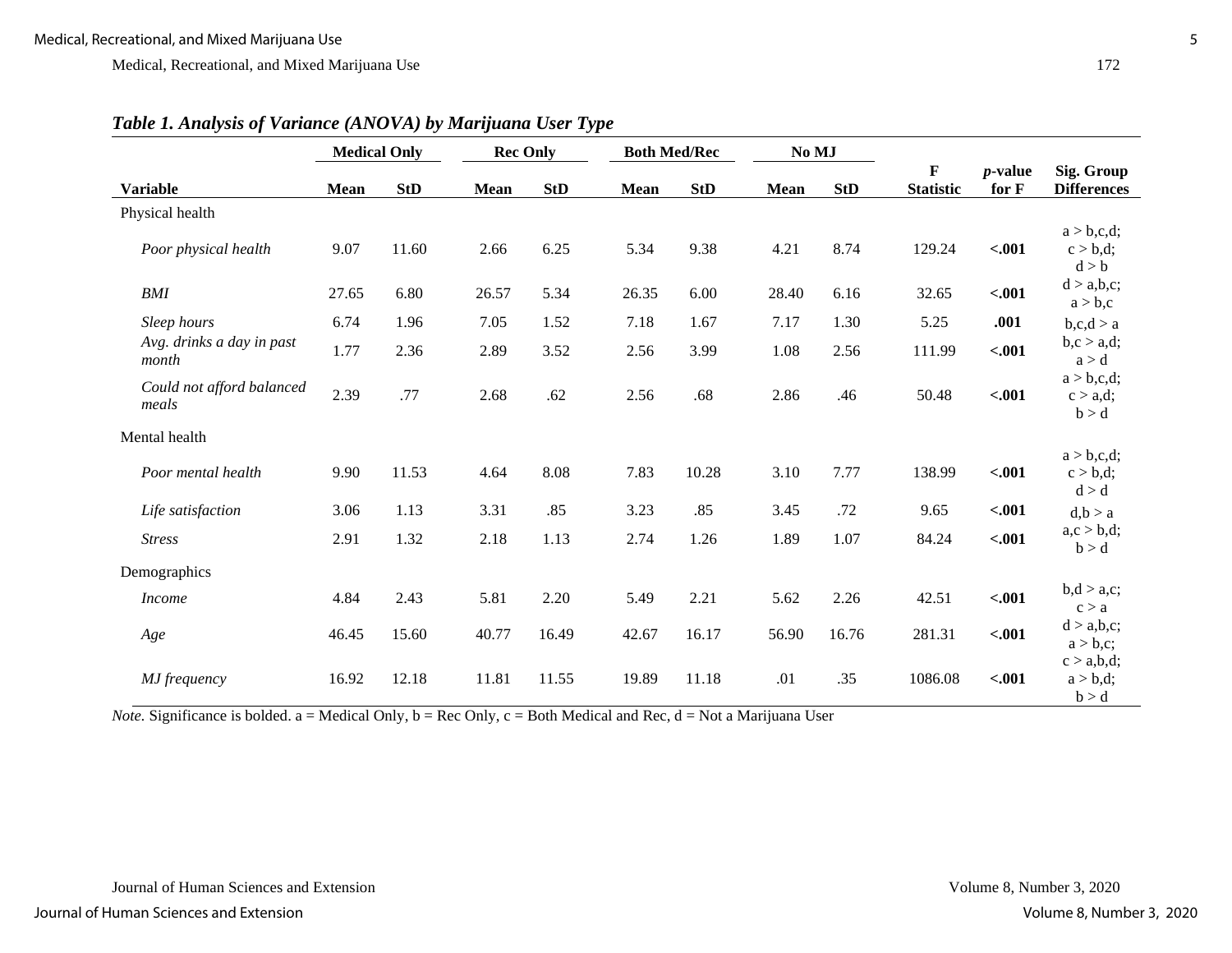Table 2 presents the results of the linear regression analysis. In terms of physical health, being a medical only or mixed user was significantly associated with poorer perceived physical health, while being a recreational only user was associated with more alcoholic drinks per day. Regarding mental health, being a medical only or mixed user was associated with significantly higher self-reported stress. In terms of demographic characteristics, being a medical user was significantly and negatively associated with income. All three marijuana user categories had significant and negative associations with age (the non-marijuana group was the oldest) and significant positive associations with frequency of marijuana use.

|                                 | Rec MJ |            |         | Med MJ |            |         | <b>Both MJ</b> |           |         |         |             |
|---------------------------------|--------|------------|---------|--------|------------|---------|----------------|-----------|---------|---------|-------------|
|                                 | β      | ${\bf SE}$ | Sig.    | β      | ${\bf SE}$ | Sig.    | β              | <b>SE</b> | Sig.    | $R-Sq.$ | $\mathbf F$ |
| Physical health                 |        |            |         |        |            |         |                |           |         |         |             |
| Poor physical health            | $-.02$ | .68        | .637    | .08    | .82        | .034    | .08            | 1.04      | .032    | .30     | 19.899      |
| <b>BMI</b>                      | $-.07$ | .55        | .143    | $-.05$ | .70        | .306    | $-.01$         | .84       | .757    | .07     | 3.370       |
| Sleep hours                     | .01    | .13        | .793    | .01    | .17        | .908    | .03            | .20       | .425    | .08     | 4.012       |
| Avg. drinks a day in past month | .11    | .33        | .014    | .04    | .42        | .442    | .07            | .51       | .079    | .07     | 3.460       |
| Could not afford balanced meals | $-.01$ | .05        | .816    | $-.02$ | .06        | .538    | .01            | .07       | .689    | .33     | 23.012      |
| Mental health                   |        |            |         |        |            |         |                |           |         |         |             |
| Poor mental health              | .00.   | .65        | .964    | .04    | .82        | .332    | $-.03$         | .99       | .395    | .40     | 30.242      |
| Life satisfaction               | $-.07$ | .07        | .089    | $-.06$ | .09        | .135    | $-.02$         | .11       | .588    | .20     | 11.556      |
| <b>Stress</b>                   | .03    | .08        | .434    | .10    | .11        | .003    | .12            | .13       | $-.001$ | .44     | 35.872      |
| Demographics                    |        |            |         |        |            |         |                |           |         |         |             |
| <i>Income</i>                   | $-.02$ | .17        | .665    | $-.09$ | .21        | .026    | $-.04$         | .26       | .321    | .31     | 20.445      |
| Age                             | $-.27$ | 1.30       | $-.001$ | $-.13$ | 1.69       | .001    | $-.11$         | 2.04      | .002    | .32     | 21.789      |
| MJ frequency                    | .42    | .81        | $-.001$ | .50    | .99        | $-.001$ | .50            | 1.17      | $-.001$ | .41     | 32.251      |

*Table 2. Physical/Mental Health and Demographic Outcomes Predicted by Marijuana Group (Non-Marijuana Users as the Reference Group)*

*Note*. Coefficients are standardized. Significance is bolded. All regression control for marijuana groups, all health outcomes, race/ethnicity, and gender.

Journal of Human Sciences and Extension Volume 8, Number 3, 2020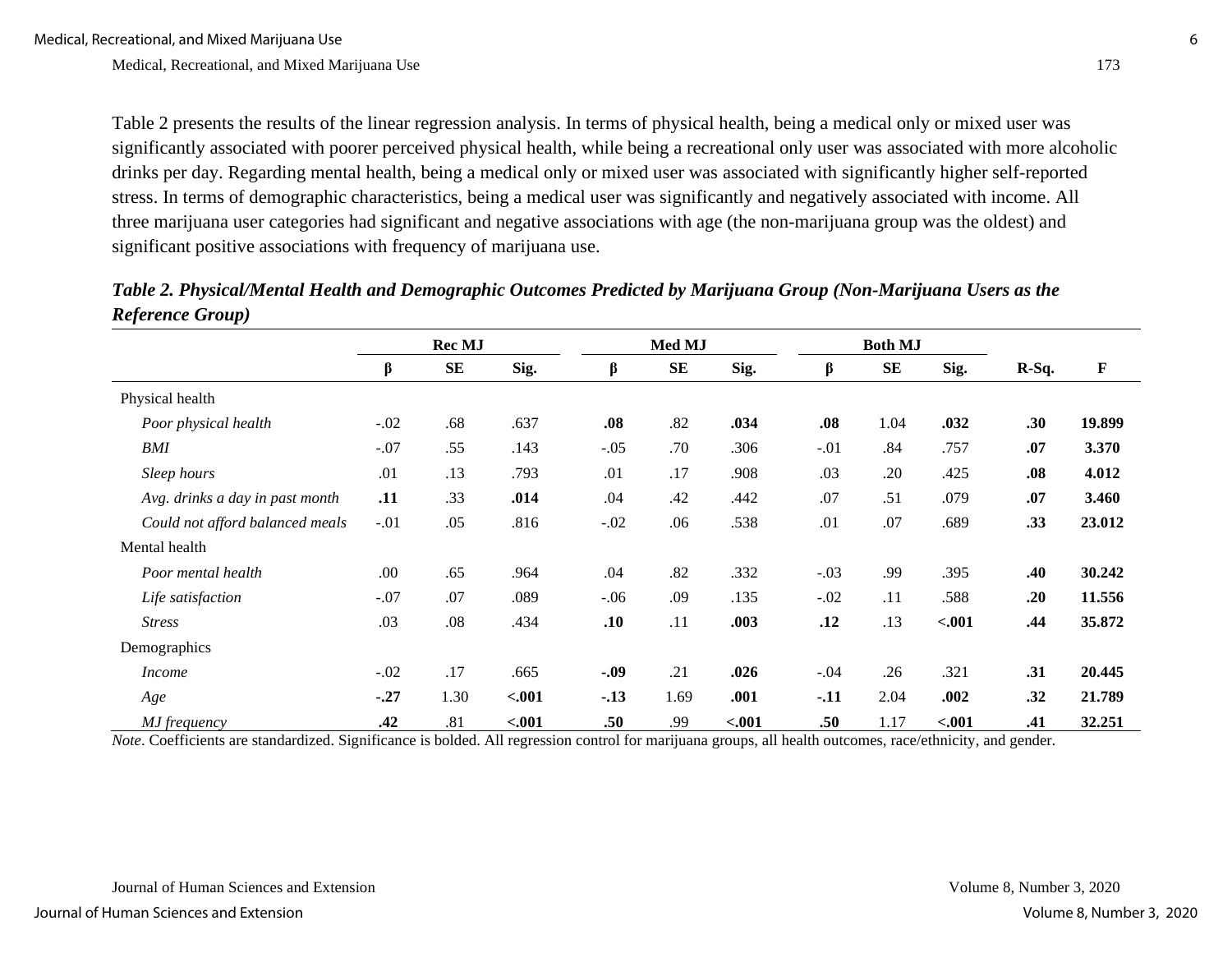# **Discussion**

This study aimed to compare the demographic, mental health, and physical health characteristics of medical and recreational marijuana users, as well as individuals who used marijuana for both medical and recreational purposes. There were some similarities in user groups but also several important differences. Overall, non-users reported being healthier in terms of both physical and mental health characteristics. Individuals using marijuana for medical purposes reported the poorest overall health. This is not necessarily unexpected considering users may have a medical condition to which marijuana is used to medically aid symptoms. A number of health conditions for which marijuana is prescribed tend to be comorbid (Sexton et al., 2016), which further compounds their health challenges. However, while appropriately prescribed marijuana may alleviate some symptoms from one or more of these health conditions, less is known about adverse side effects related to specific health conditions and the holistic impact of marijuana use on a person's total health (physical and psychosocial). Studies have consistently linked marijuana use with a host of physical and mental health problems ranging from mild to clinical in severity (Patton et al., 2002; Volkow et al., 2014).

Given that medical marijuana users were the least healthy and reported the highest stress and lowest income, future research is needed on whether these individuals increase their marijuana use to include recreational use and become mixed users as a method of coping with the combination of health, emotional, and quality of life problems. While many individuals enjoy the benefits of marijuana without consequence, studies have also shown evidence of potential harmful sequelae. There appears to be a subset of individuals who experience greater life stress who may be more likely to use marijuana for stress-coping purposes, which in turn, leads to chronic use (Hyman & Sinha, 2009). This chronic use has shown associations with decisionmaking deficits, which may exacerbate compulsive drug-seeking and sensitize individuals to stress-related substance use (Hyman & Sinha, 2009). Thus, although this is among the first nationally-representative studies to examine unique marijuana user groups in terms of health and well-being, it is critical that future studies track user groups over time to understand the implications of transitioning into medical or recreational user groups, and particularly transitioning to mixed use with greater frequency of marijuana consumption.

A limitation of this study that warrants consideration is the motivation behind and legitimacy of individuals' marijuana use. Specifically, people who reported medical marijuana use could have received a prescription for documented health ailments; however, they could also have acquired the prescription through dishonest methods. Similarly, although several people reported their marijuana use as recreational, it is possible that their recreational use is actually self-medicating for a health condition for which they have not obtained a legal prescription for use (i.e., medical use is framed as recreational because they are self-medicating) and thus rating their mental health as better relative to medical users. Though some states have seen a legal shift in acquiring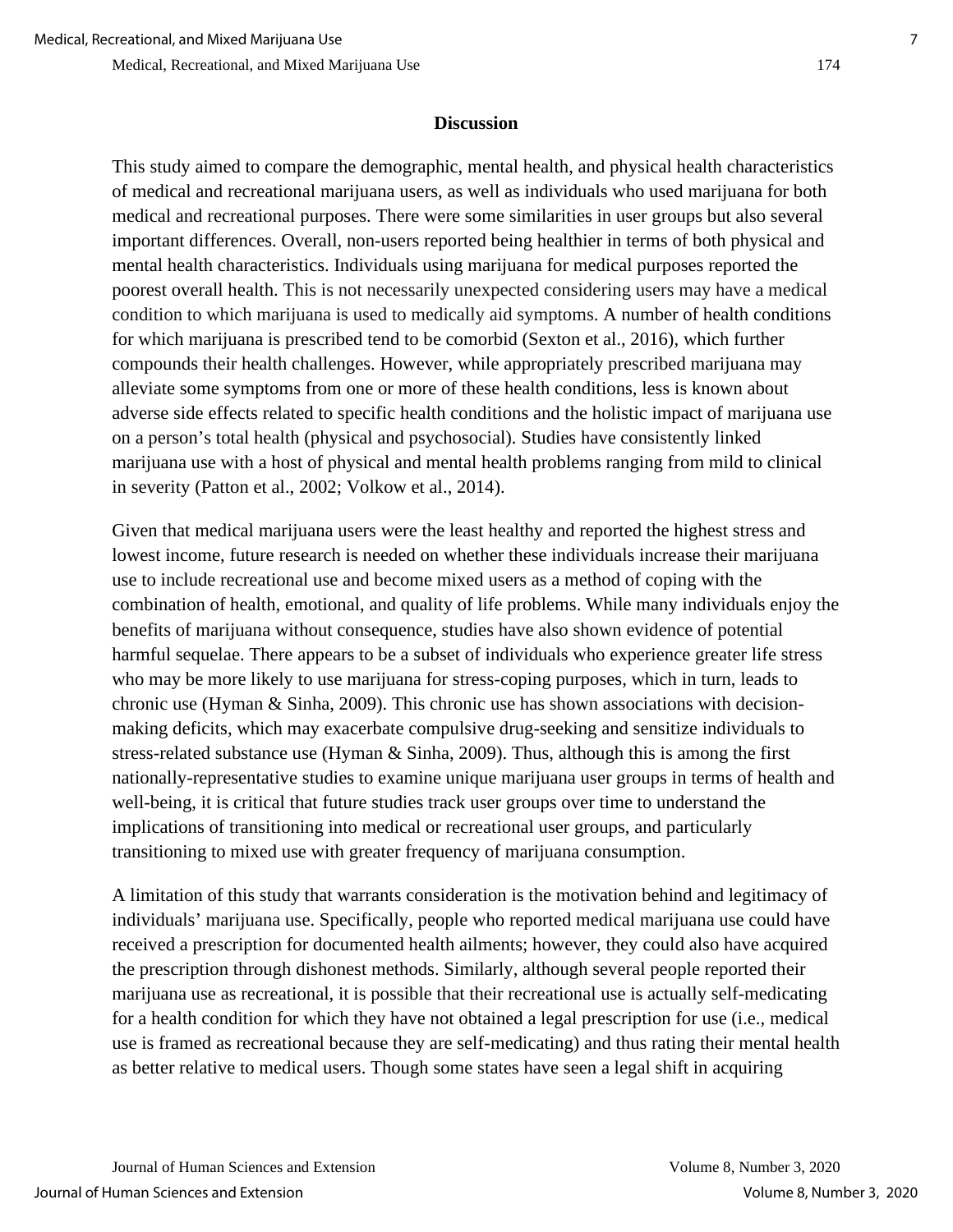marijuana for medical purposes, the BRFSS data does not denote if the acquisition of marijuana was legally prescribed – an area that warrants future research.

As most states now have legal medical marijuana use and an increasing number of states are moving toward legalized recreational use, the population of marijuana users will likely continue to grow with changing social norms (Berke & Gould, 2018; Fairman, 2016; Gallup, 2018). It is imperative to understand the profiles of the various marijuana groups, as studies suggest a rise in the number of adults with marijuana use disorders (Hasin et al., 2015). Additionally, knowing the profiles of marijuana users presenting in the community or in clinics for care can inform patient treatment or referral to resources within the community. Results suggest that individuals receiving prescriptions for medical marijuana may have the most significant health concerns (physical and mental) and the most limited resources for managing them, which will compound over time to further deteriorate their well-being and quality of life (Wickrama et al., 2016). Legalized marijuana use is also shifting youth perceptions of the drug as a safer and more commonly used substance than previous generations believed, yet they have limited-to-no understanding of the significant and multi-systemic health problems that users, especially youth, face (Center for Behavioral Health Statistics and Quality, 2016; Centers for Disease Control and Prevention, 2018; Johnston et al., 2017; Moreno et al., 2014; Volkow et al., 2014).

# **References**

- Berke, J., & Gould, S. (2018). Canada has legalized marijuana this map shows every US state that has legalized marijuana. *Business Insider. [https://disa.com/map-of-marijuana](https://disa.com/map-of-marijuana-legality-by-state1)[legality-by-state1](https://disa.com/map-of-marijuana-legality-by-state1)*
- Center for Behavioral Health Statistics and Quality. (2016). *2015 national survey on drug use and health: Detailed tables.* Substance Abuse and Mental Health Services Administration.
- Centers for Disease Control and Prevention. (2017). *Behavioral risk factor surveillance system survey data*. U.S. Department of Health and Human Services.
- Centers for Disease Control and Prevention. (2018). Marijuana and public health. *Health Effects.* <https://www.cdc.gov/marijuana/health-effects.html>
- Fairman, B. J. (2016). Trends in registered medical marijuana participation across 13 US states and District of Columbia. *Drug and Alcohol Dependence*, *159*, 72–79. <http://doi.org/10.1016/j.drugalcdep.2015.11.015>
- Gallup. (2018). *Two in three Americans now support legalizing marijuana*. [https://news.gallup.com/poll/243908/two-three-americans-support-legalizing](https://news.gallup.com/poll/243908/two-three-americans-support-legalizing-marijuana.aspx)[marijuana.aspx](https://news.gallup.com/poll/243908/two-three-americans-support-legalizing-marijuana.aspx)
- Hasin, D. S., Saha, T. D., Kerridge, B. T., Goldstein, R. B., Chou, S. P., Zhang, H., & Huang, B. (2015). Prevalence of marijuana use disorders in the United States between 2001-2002 and 2012-2013. *JAMA Psychiatry*, *72*(12), 1235–1242. <https://doi.org/10.1001/jamapsychiatry.2015.1858>